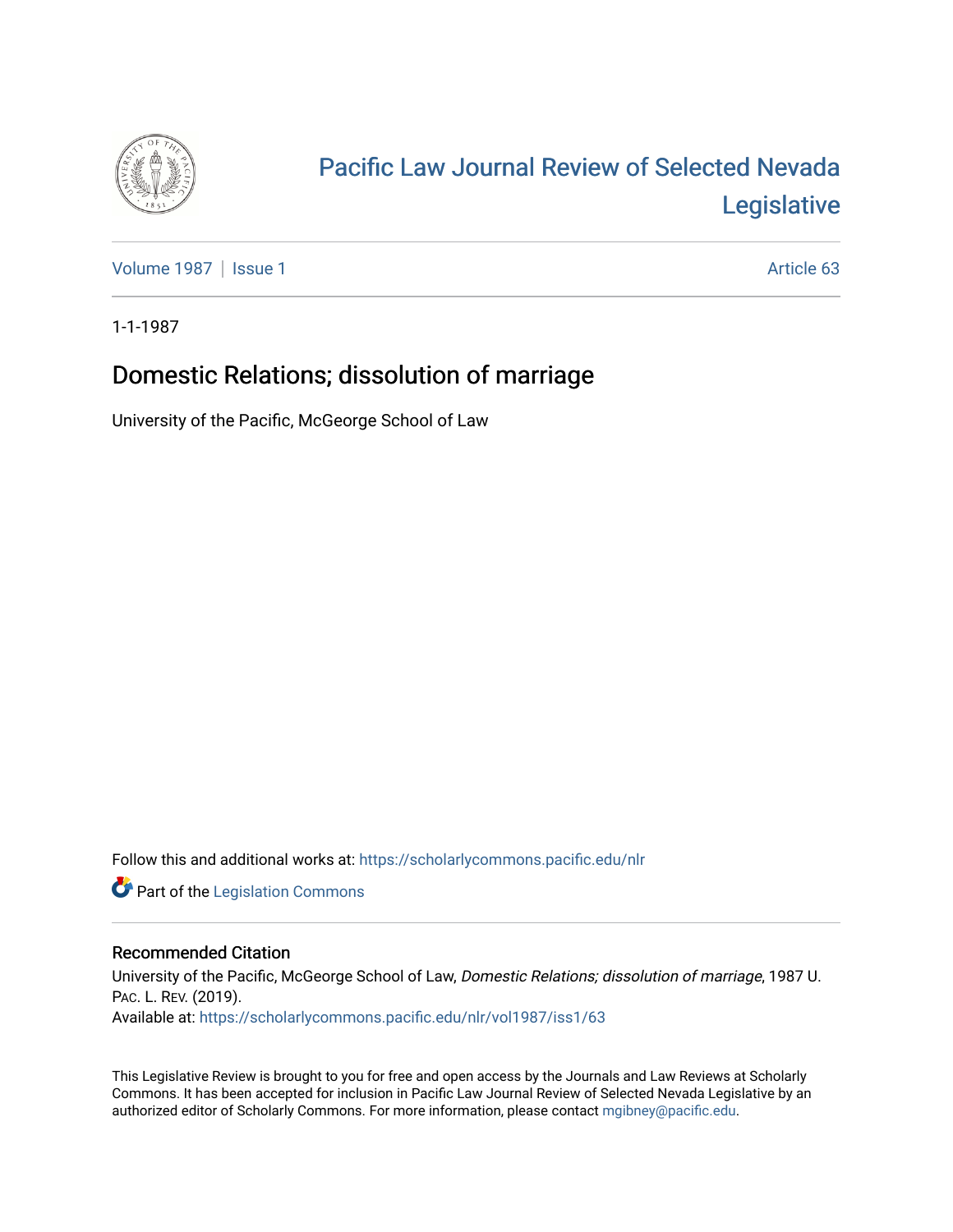of sexual assault.<sup>1</sup> Chapter 507 provides that marriage is not a defense to a charge of sexual assault if the assault was committed by force or threat of force.<sup>2</sup>

*SKP* 

l. 1977 Nev. Stat. ch. 507, sees. 2, 3, at 1626. Marriage was not an affirmative defense where there was: (1) Non-ordinary intercourse with the spouse; (2) the spouse was an accomplice or an accessory; or (3) at the time of the sexual assault a separation motion had been filed and the spouses were not living together.  $Id$ . (definition of sexual assault).

2. 1987 Nev. Stat. ch. 507, sec. 1, at ..... (amending Nev. Rev. Stat. § 200.373).

### **Domestic Relations; dissolution of marriage**

NEV. REv. STAT. § 125.127 (repealed); §§ 125.123, 125.181, 125.182, 125.184 (amended).

SB 524 (Committee on Judiciary); 1987 STAT. Ch 520

Existing law permits a dissolution of marriage by a summary procedure. 2 Chapter 520 extends existing law to permit a summary divorce when a child custody<sup>3</sup> or spousal support agreement has been executed.<sup>4</sup> Chapter 520 requires that facts supporting the jurisdictional requirements,<sup>5</sup> the grounds for divorce, presence of minor children,<sup>6</sup> an affidavit of corroboration of residency,<sup>7</sup> and any marital settlement agreement,<sup>8</sup> be attached to the petition.<sup>9</sup>

l. *See* NEv. REv. STAT. § 122.010 (what constitutes marriage); *id.* § 125.010 (causes for divorce).

*5.* NEV. REv. STAT. § 125.020 (jurisdictional requirements specified).

6. 1987 Nev. Stat. ch. 520, sec. 3, at \_\_ (amending NEV. REV. STAT. § 125.182) (includes children born before or during the marriage, adopted during the marriage, or conceived).

7. *Id.* at \_\_ (the affidavit must comply with the provisions of an application for decree of divorce by default). *See id.* § 125.123 (affidavit requirements).

<sup>2.</sup> Nev. Rev. STAT. § 125.181 (amended by 1987 Nev. Stat. ch. 520, sec. 2, at \_\_) (either party must meet jurisdictional requirements; parties must have lived apart for one year or be incompatible; a community property agreement must be executed; parties waive right to appeal or move for a new trial; both parties must desire a divorce).

<sup>3.</sup> *See* NEv. REv. STAT. § 125.450 (a court cannot grant a divorce without first providing for care of children).

<sup>4. 1987</sup> Nev. Stat. ch. 520, sec. 2, at ....... (amending Nev. Rev. Stat. § 125.181). The agreements must state the amount and manner of support. Id.

<sup>8.</sup> *See* NEV. REv. STAT. § 123.270 (a marital settlement agreement must be in writing).

<sup>9. 1987</sup> Nev. Stat. ch. 520, sec. 3, at \_\_ (amending NEV. REV. STAT. § 125.182) (the petition must also state the date and place of marriage).